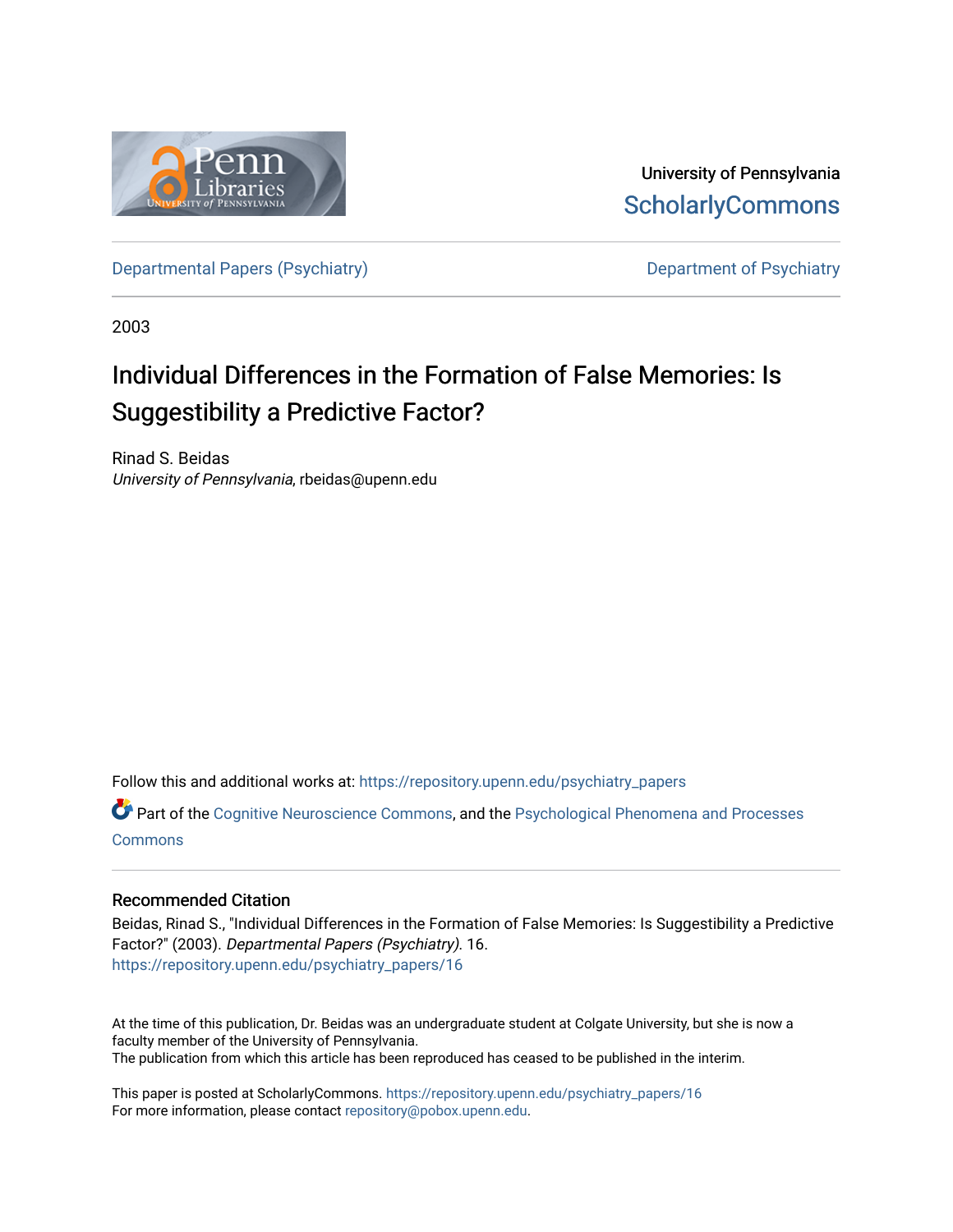# Individual Differences in the Formation of False Memories: Is Suggestibility a Predictive Factor?

#### **Abstract**

Individual differences in the formation of false memories using suggestibility as a predictive factor were investigated. Undergraduate males and females were administered two false memory paradigms: the Deese-Roedinger-McDermott (DRM) (1995) word recognition task and the Kassin & Kiechel (KK) ALT key task (1996). Subsequently, participants were administered the Gudjonsson Suggestibility Scale (GSS) 2 to determine their suggestibility scores. As predicted, higher suggestibility scores were correlated with forming a false memory in the Kassin & Kiechel task. However, suggestibility was not correlated with the DRM task. These results provide evidence that suggestibility is a predictive factor for one false memory paradigm but not the other, indicating that perhaps different cognitive mechanisms underlie the two.

#### **Disciplines**

Cognitive Neuroscience | Psychiatry and Psychology | Psychological Phenomena and Processes

#### **Comments**

At the time of this publication, Dr. Beidas was an undergraduate student at Colgate University, but she is now a faculty member of the University of Pennsylvania.

The publication from which this article has been reproduced has ceased to be published in the interim.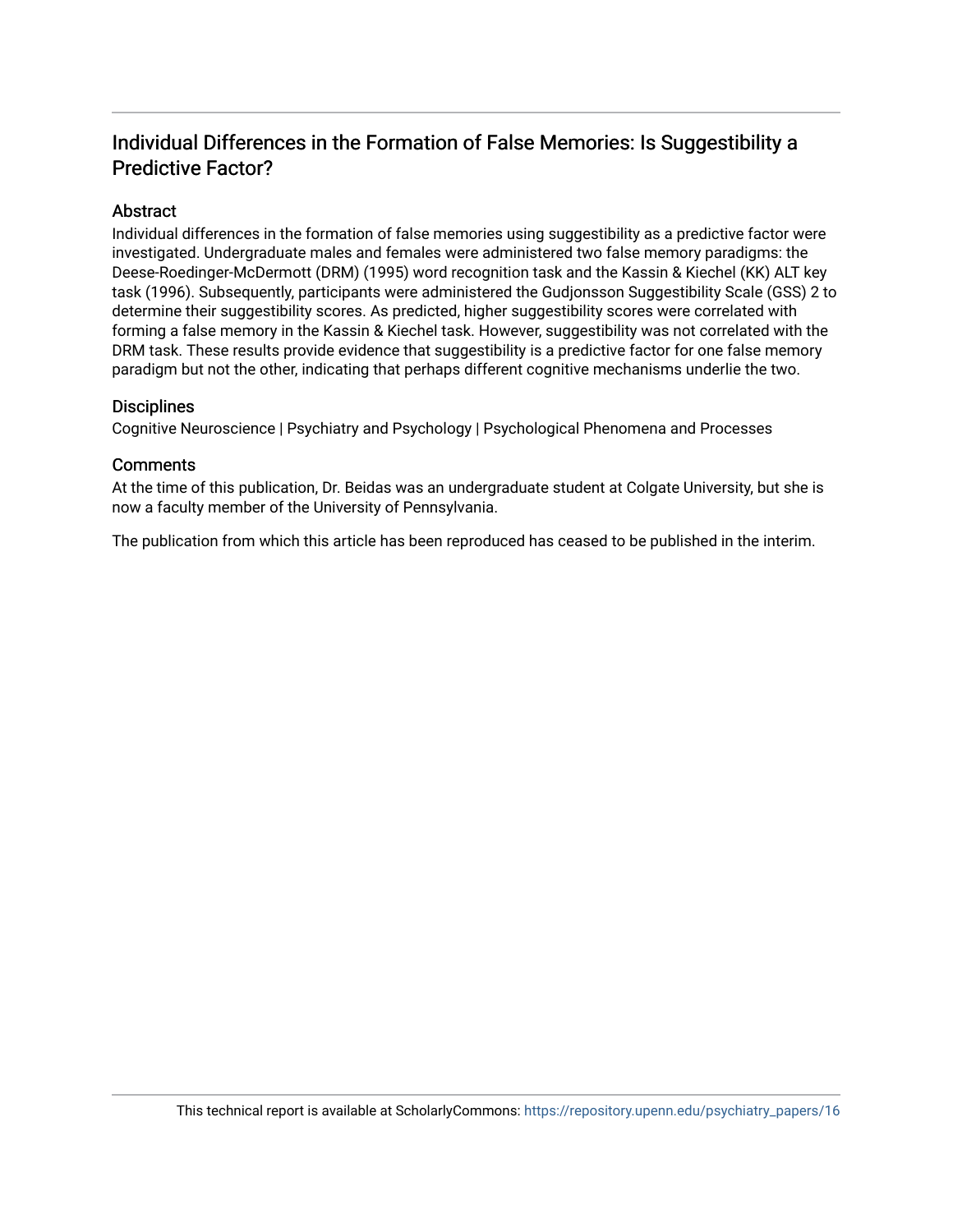# **INDIVIDUAL DIFFERENCES IN THE FORMATION OF FALSE MEMORIES: IS SUGGESTIBILITY A PREDICTIVE FACTOR?**

### Rinad Beidas

### **Abstract**

Individual differences in the formation of false memories using suggestibility as a predictive factor were investigated. Undergraduate males and females were administered two false memory paradigms: the Deese-Roediger-McDermott (DRM) (1995) word recognition task and the Kassin & Kiechel (KK) ALT key task (1996). Subsequently, participants were administered the Gudjonsson Suggestibility Scale (GSS) 2 to determine their suggestibility scores. As predicted, higher suggestibility scores were correlated with forming a false memory in the Kassin & Kiechel task. However, suggestibility was not correlated with the DRM task. These results provide evidence that suggestibility is a predictive factor for one false memory paradigm but not the other, indicating that perhaps different cognitive mechanisms underlie the two.

### **Introduction**

 Many people come to believe events which have never actually happened to them. What kinds of people are susceptible to this? This is a question currently being investigated in relation to the "False Memory Syndrome". A false memory occurs when participants in an experiment come to remember an event which has never actually occurred (Loftus, 1997). Questions relating to false memory have recently received considerable attention from experimental psychologists; especially which factors might predict the formation of false memories (e.g. Loftus & Pickrell, 1995; Roediger & McDermott, 1995, Kassin & Kiechel, 1996; Loftus, 1997; Peiffer & Trull, 2000). This phenomenon has recently garnered attention due to its psycho-legal implications. This paper will examine whether suggestibility plays a role in the formation of false memories using two different false memory paradigms; one involving memory for words and the other involving memory for enduring events, such as an experience during childhood.

 Research about false memories is important because of its psycho-legal applications pertaining to recovered memories, eyewitness questioning, and individual differences in the formation of false memories. Research on false memories has direct implications on the recent controversy about adults who recover memories of sexual abuse experienced during childhood. There is also evidence from the false memory literature that indicates that questioning techniques used on participants can alter their memories, thus indicating that similar experiences might occur to eyewitnesses based on police questioning techniques. Although research has shown that it is possible to implant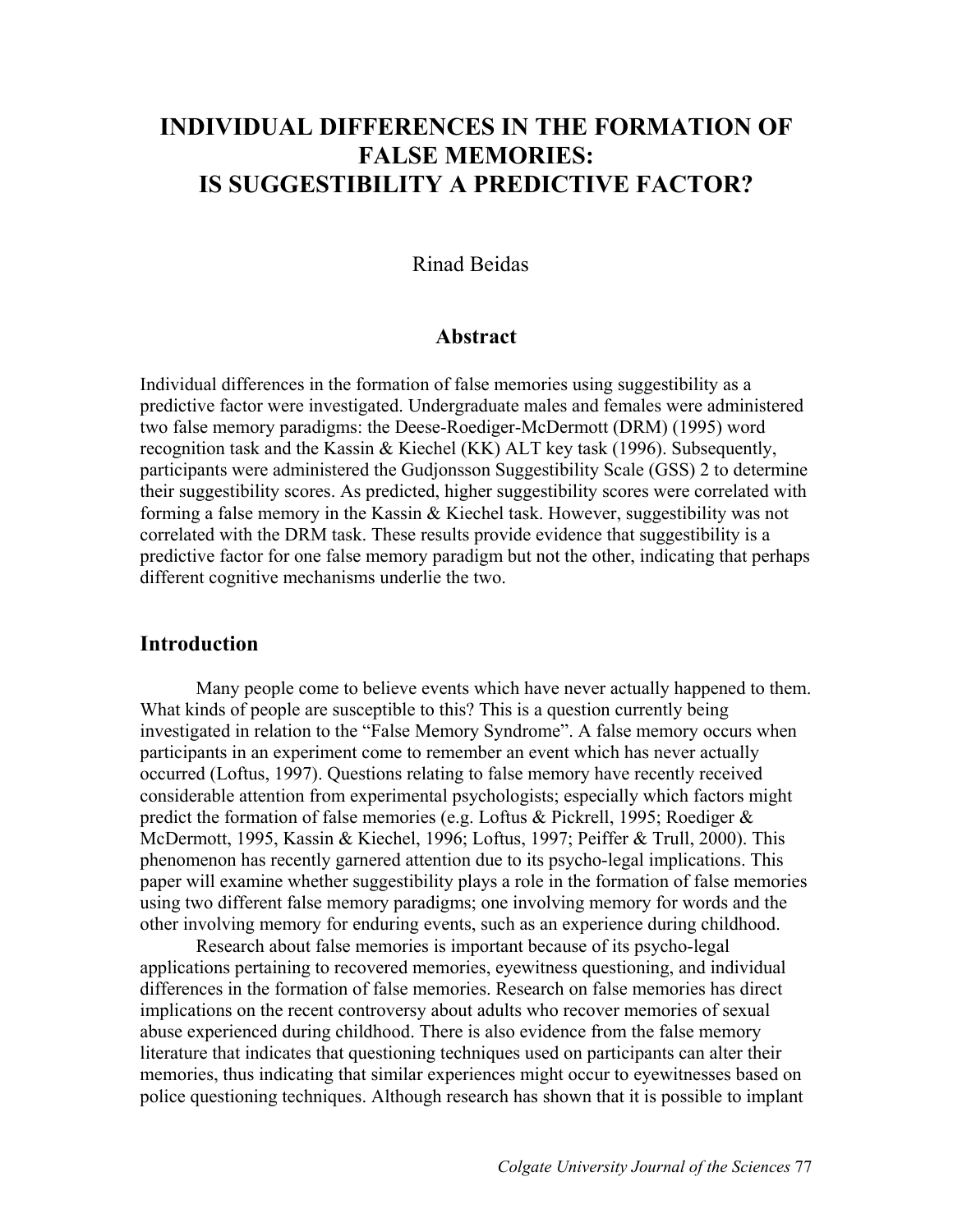false memories in individuals, little is understood about what kind of individuals are more likely to form false memories. This is important because it is relevant to understanding what kinds of people might be more suggestible to false recovered memories of sexual abuse and alteration of memory for witnessed events.

#### **Paradigms for False Memories**

 A false memory can be operationally defined as a memory for a word that a participant has not been presented. This term can also pertain to memories for an event which has never occurred. There are different types of false memories explored in the laboratory, with qualitatively different experimental techniques used to induce them. Two particularly interesting paradigms are the Deese-Roediger-McDermott (DRM) (1995) paradigm and the Kassin & Kiechel (KK) (1996) paradigm. The DRM is a paradigm which produces formation of false memory for words, while the KK paradigm produces false memories for an enduring event.

The first type of false memory relates to explicit memory for words presented on a semantically related list, where participants subsequently recall or recognize nonpresented words that are semantically related to presented words. One particular technique used to create this phenomenon is the (DRM) (1995) paradigm which shows that when participants study lists of words, they often falsely report recognizing a never presented associate word as appearing in the original list. This never presented word is called the critical lure. All of the words in the list are semantically associated with the critical lure. When asked whether or not participants "know" (are confident the word was presented but do not remember the actual presentation) or "remember" (are confident the word was presented and remember something about the actual presentation) that the never presented associate word was presented on the list, participants often claim that they remember the word (Roediger & McDermott, 1995). In this particular scenario, participants have a memory for a certain word which they think that they have heard, although in reality, this word has not been presented.

In numerous experiments, this word recognition task has been manipulated to try and reduce false memory effects. Gallo, Roberts, & Seamon (1997) found that warning participants about the false recognition effect reduced but did not eliminate the effect. Seamon, Luo, & Gallo (1998) showed that even without recognition of list items due to speed of presentation, participants formed false memories for the semantically associated critical lures. Both of these experiments indicate just how strong the DRM phenomenon is. The DRM paradigm has been widely recognized as an excellent way to produce false memories in a laboratory setting without creating a stressful situation for the participant, as well as excluding confounds present in other false memory tasks such as social demand and compliance. Many researchers argue that since participants claim to be confident in their memories for these words, that these false memories are as real as their memories for other presented words (e.g. Koriat, Goldsmith, & Pansky, 2000; Ghetti, Qin, & Goodman, 2002). Roediger & McDermott (1995) argue that false memories for words might even be relevant to enduring events, such that similar mechanisms might underlie the formation of the two kinds of false memories.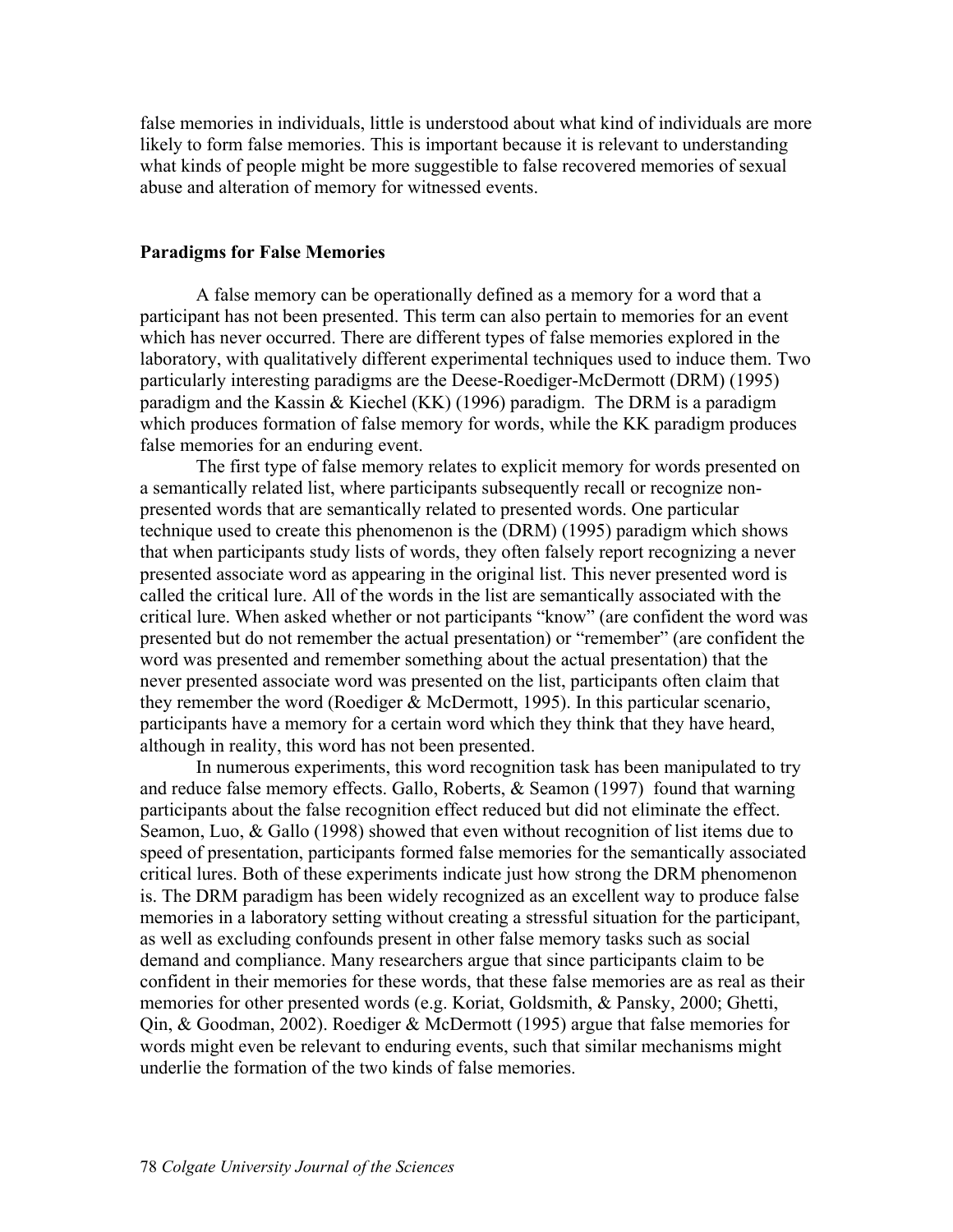The second type of memory relevant for investigating the false memory syndrome is memory for enduring events. This has been implicated as an important research topic because of its psycho-legal applications pertaining to adults recovering memories of sexual abuse as a child. This type of memory involves recollections of personal events such as the wedding of a sibling, a first love, or a recent event in one's life. It seems that people can come to believe that entire events took place in their lifetime which actually never occurred, as the examples below will show. This occurs most frequently through misleading post event information which alters people's memory (Loftus & Pickerell, 1995).

 Examples of the effects of misleading post event information come from early research. Loftus (1973) showed that people who witnessed an event that were exposed to leading questions or misleading information came to have distorted memories, such as the presence of broken glass at a car accident scene when in fact there was none. After this finding, researchers developed innovative paradigms to examine how malleable human memory is. For example, Loftus & Pickerell (1995) showed that after giving misleading information to participants, 29% came to believe that they were lost in a shopping mall at the age of 5. Hyman, Husband, & Billings (1995) showed that 20% of participants came to believe an event had occurred in their childhood such as a hospital visit when in fact, the event had never occurred. Some participants even made up specific details which they believed had occurred during this experience.

One particular study that is frequently cited in the false memory literature is Kassin & Kiechel's groundbreaking experiment (1996) which examined the role of social compliance in the formation of false memories for a specific event. Kassin & Kiechel showed that participants were more likely to form false memories when accused of experiencing the event by a confederate witness. In this paradigm, researchers asked their participants to type the letters they heard on a computer, but were asked not to press the ALT key because it was causing problems. After a minute of typing, the computer crashed as part of the design of the experiment. A distressed experimenter accused the participant of ruining all of his data by pressing the ALT key. Half of the participants were told by a confederate witness that they had witnessed the participant press the ALT key prior to the crash of the program. The other half of participants were not accused by the confederate witness. Kassin & Kiechel's results indicated that participants who were accused of hitting the ALT key by a confederate witness were more likely to sign a confession, internalize guilt, and confabulate details in their memory consistent with the events. The important measures in this experiment which relate to the formation of false memories are internalization of guilt and confabulation of details. These two variables indicate that participants did not just comply with the experimenter and admit to pressing the ALT key, but that they actually formed a memory about the event.

This experiment was an important one in three different ways. First of all, it indicated that social compliance was an important factor in whether or not someone thought they pressed the ALT key since presence of a confederate witness produced more robust results. Secondly, the participants' confabulation of details such as which letter they pressed before the ALT key indicated that their memory had been altered. Thirdly, the results indicated that social stressors played a role in the formation of false memories, a mechanism which has not been examined in relation to the DRM. This raises an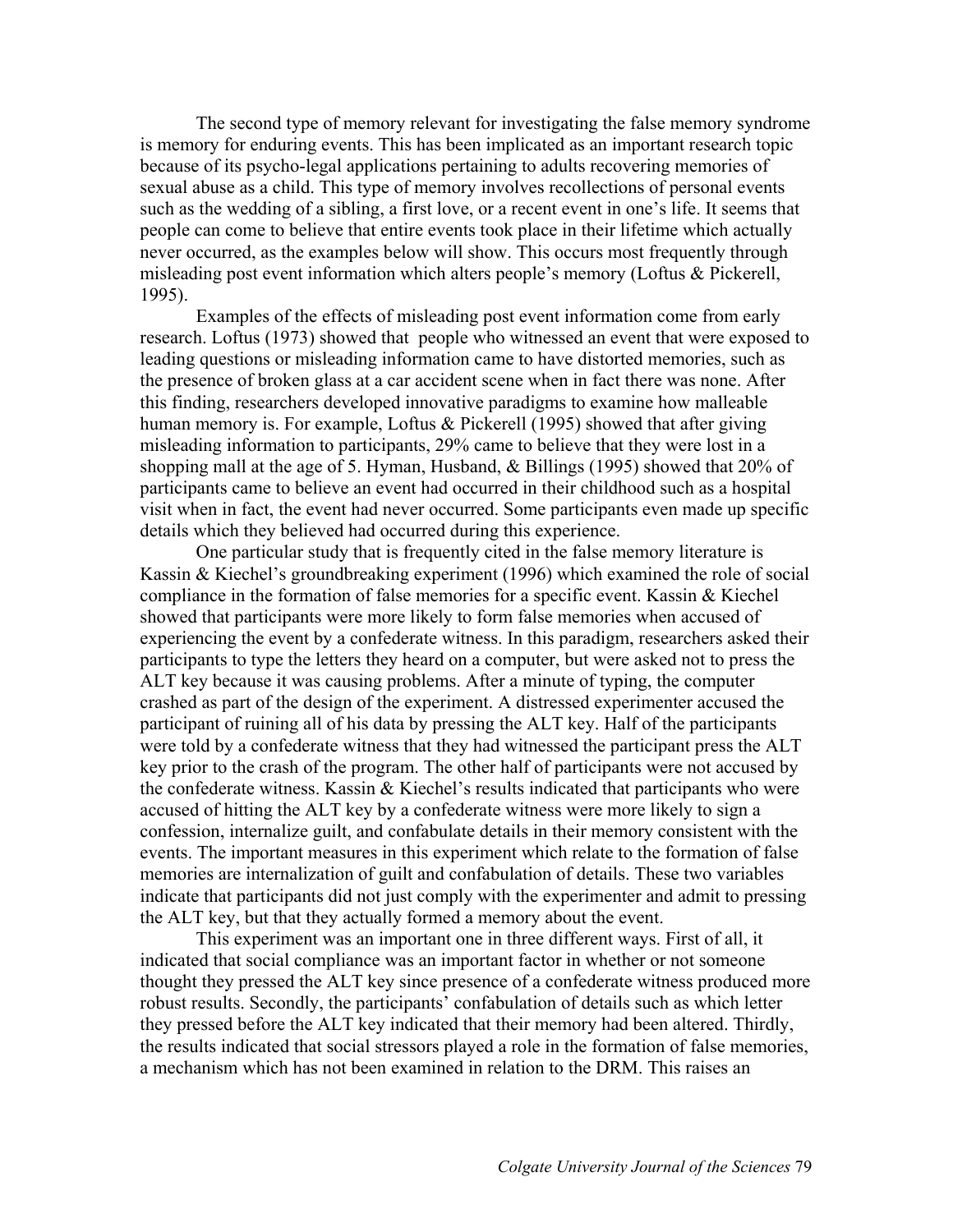interesting question regarding whether or not a memory for an enduring event is different from a memory for a word.

At this point, there is little dissention that false memories can be formed in participants (Loftus, 1997). However, an interesting question that researchers have given little attention to is: What kinds of people and character traits are susceptible to this syndrome? Other researchers have posed this question, yet few have undertaken its investigation.

#### **Suggestibility**

A method for measuring suggestibility emanates from Gudjonsson's research. It works based on the assumption that an individual's suggestibility is due to his or her cognitive coping strategies during interviews. Situational variables such as questioning techniques can affect whether or not certain people respond to misleading information or questions (Gudjonsson, 1987). One recognized scale for measuring suggestibility is the Gudjonsson Suggestibility Scale 2 (1997). It has been measured as being both reliable and valid in detecting suggestibility (Liebman et al., 2002). Clare, Gudjonsson, Rutter, & Cross (1994) found the GSS 2 to have high inter rater reliability (as cited in Gudjonsson, 1997). Evidence on validity of the GSS 2 comes from Sirgurdsson & Gudjonsson (1996) who found that scoring high on the GSS 2 was correlated with more suggestible behavior in Icelandic inmates (as cited in Gudjonsson, 1997).

Peiffer & Trull (2000) examined suggestibility (as measured by GSS 2 Total Score) and its link to the formation of false memories in the DRM paradigm. The results of this experiment indicated that there was no relationship between the DRM and suggestibility because the analysis showed no statistical significance. However, no researchers have replicated the work of Peiffer & Trull. Because Peiffer & Trull's was the first study of its kind, replication is necessary in order to validate the null results. Since the question of the effect of individual differences on the formation of false memories still remains, it is important to replicate Peiffer & Trull's (2000) study to ensure that their results are both valid and reliable. It does not make sense to rule out suggestibility as a predictive factor based on the results of one study.

When examining the correlation between suggestibility and formation of false memories, Peiffer & Trull (2000) ignored the second type of false memory which has been very important in the research of false memories: memory for enduring events. Until now, a lack of research has looked at the link between suggestibility and the formation of false memories in paradigms such as Kassin  $&$  Kiechel's (1996). Thus, in the following experiment, I explore suggestibility in terms of the DRM (1995) paradigm and the KK (1996) paradigm in a synthesis of tasks.

The reasons for my experiment are two fold. First, to replicate Peiffer & Trull's (2000) findings showing that suggestibility is not related to the DRM paradigm. Second, to examine whether suggestibility is linked to the KK (1996) paradigm, as this relationship has never been investigated before. Reasons for a possible relationship between suggestibility and the KK paradigm include that social compliance is a component of suggestibility (Gudjonsson, 1989).

There are three possible outcomes for this experiment. First, it may be that suggestibility is not related to the formation of false memories in either of these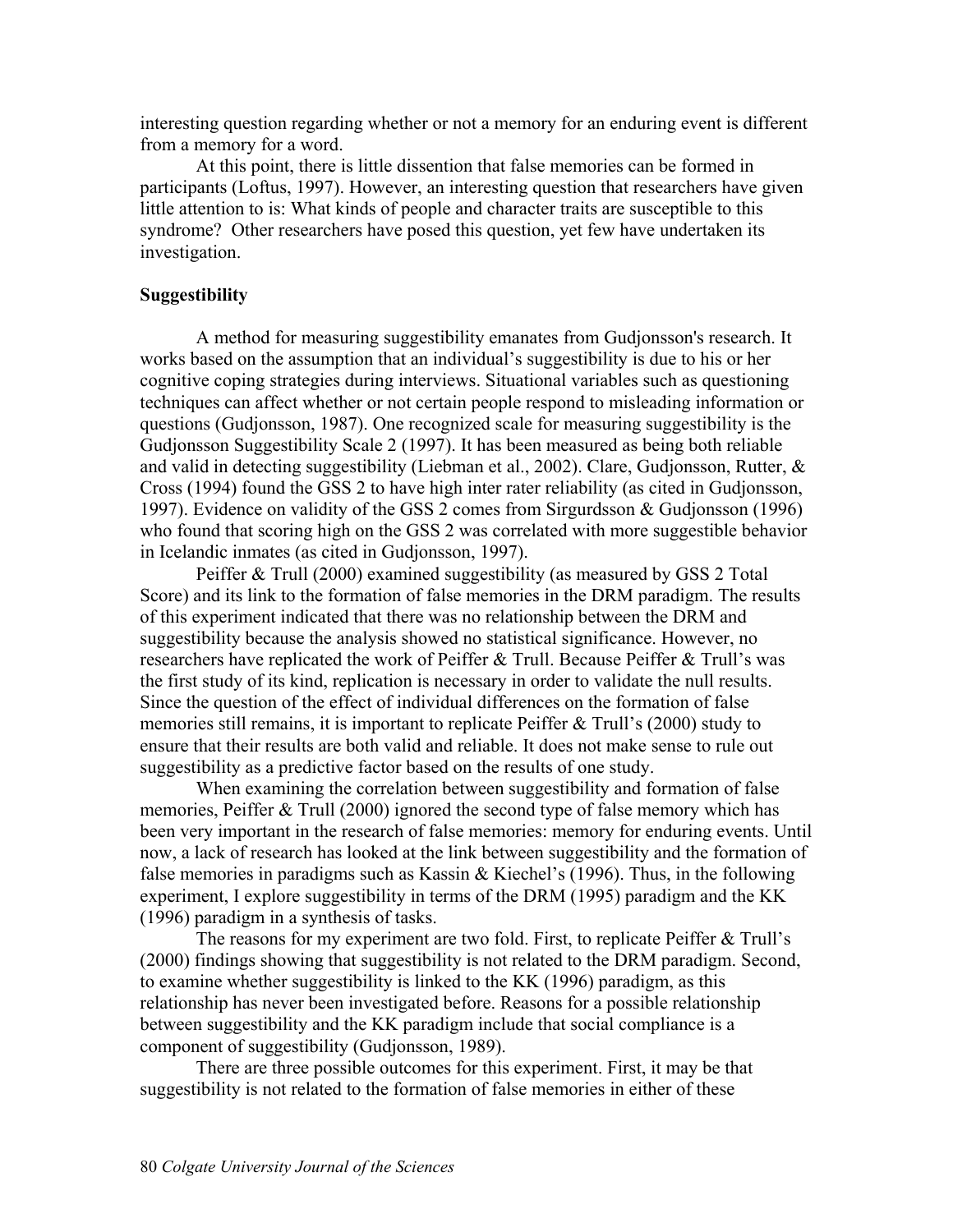paradigms indicating that more research is necessary to understand how the two paradigms relate to one another. Second, suggestibility may be correlated with one task and not the other task, indicating that these two types of false memories do not have similar underlying cognitive mechanisms. Third, suggestibility may be correlated with both tasks, indicating that the two false memories have similar underlying cognitive mechanisms.

 If suggestibility is related with either the DRM task or the KK paradigm, I predict that higher suggestibility scores will have a positive relationship with the formation of false memories.

### **Method**

#### **Participants**

Forty-five students from an introductory psychology class (33 female, 12 male) ranging from ages 17 to 22 received 1 hour of credit for their participation.

#### **Materials**

 Suggestibility was assessed using the Gudjonsson Suggestibility Scale 2 (1997). The GSS included administering a story on a tape recorder followed by free recall. Twenty minutes later, 20 questions were asked of the participants. These two types of questions consisted of 5 control questions and 15 misleading questions. The control questions included questions such as (Was the boy's name William?). The 15 misleading questions consisting of three different forms. The misleading questions included leading questions (e.g." Was the boy frightened of the big van coming up the hill? when a van was not mentioned), affirmative questions (e.g. "Was the boy allowed to stay away from school on the day of the accident?" when it was summer vacation), and false alternative questions (e.g. "Did the boy on the bicycle pass a stop sign or traffic lights?" when neither was present) (Liebman et al., 2002). After participants were asked these 20 questions, they were given negative feedback and told that they would have to answer the questions again. Scoring was based on participant's affirmative responses to the 15 misleading questions (Yield 1) and whether or not they changed their answers on their second responses after being told they answered incorrectly the first time (Shift). Thus GSS 2 total score was comprised of Yield 1+Shift (Gudjonsson, 1997).

 Materials for the DRM (1995) paradigm consisted of six lists of 15 words. Each list took approximately 30 seconds to play. The six lists are included in Appendix 1. Participants were asked to recall the words that they heard after each list was played (see Appendix 2). Participants were then given 192 words (90 *old words*, 6 *critical lures*, and 96 *new words*). The 90 old words were the ones which they had heard played on the tape recorder for them and comprised the six different lists. The six critical lures were the words which were semantically associated with each list but not presented. The 96 new words were chosen at random from a dictionary to match the presented words on length. Participants were then asked to identify whether words were old or new.

 Materials for the KK (1996) paradigm consisted of an IBM compatible machine with a customized typing program that was designed to crash. Prior to the experiment, participants were given a questionnaire asking about typing skills (see Appendix 3). After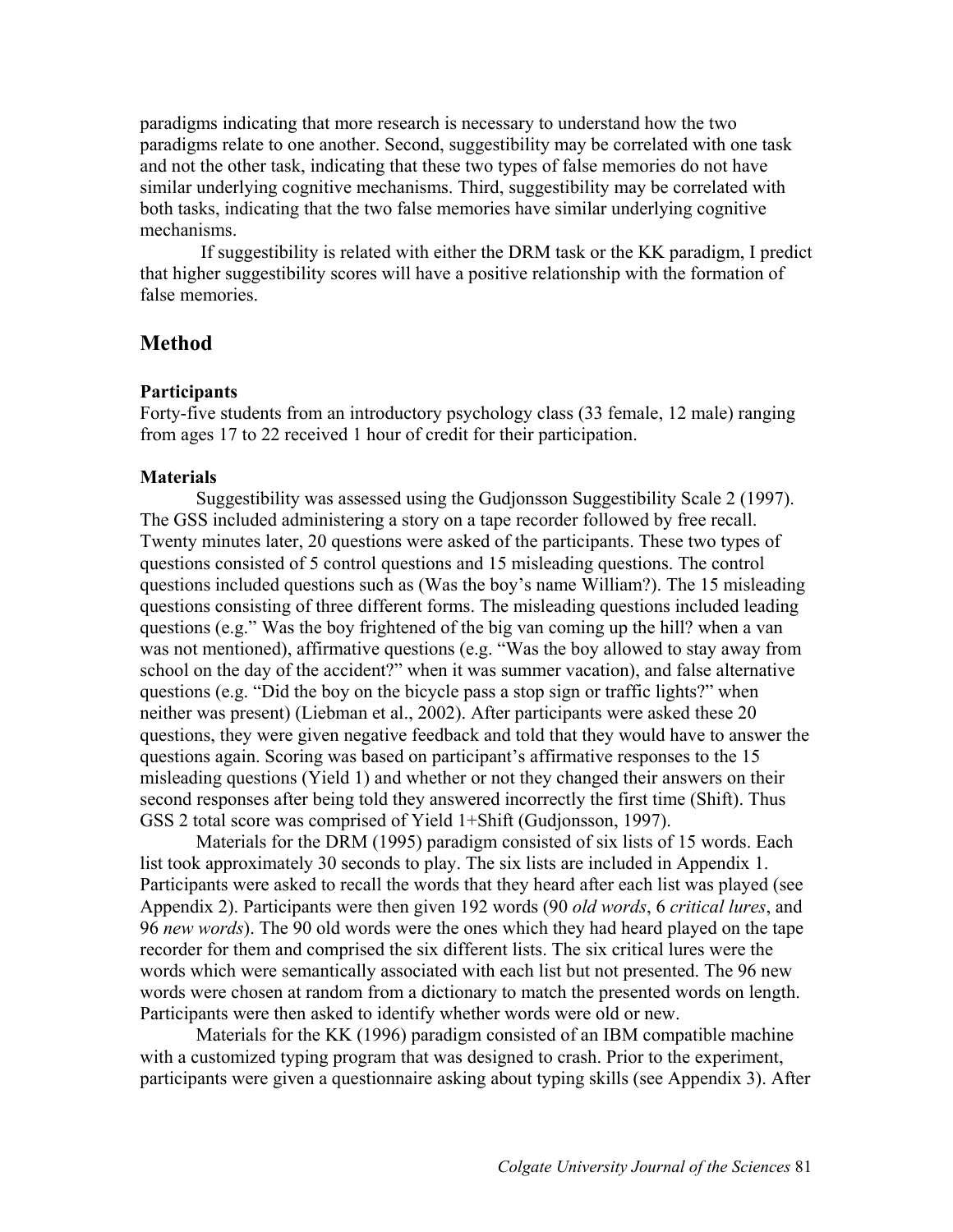the program crashed, participants were given a questionnaire asking them to elaborate on what happened while they were typing (see Appendix 4).

#### **Procedure**

Participants who took part in this experiment were administered the GSS 2 Scale (1997), the DRM (1995) paradigm, and an adapted version of the KK (1996) paradigm.

Participants were administered the GSS 2 story on a tape recorder. Participants were then immediately asked to provide free recall on what they had heard. While usually the free recall portion of the GSS 2 is a spoken recollection of the story, a written recall was used. This is because immediate recall was not relevant for suggestibility scores, and thus not relevant to this experiment.

Participants were then administered the DRM (1995) paradigm. Participants were instructed that they would hear lists of words from a recording device and then be tested on free recall of each list by writing down the words read to them. Participants were given each of the six lists and after each they were allowed as much time as they needed to recall any words they could remember.

After the six lists had been administered, participants were told they would receive a packet of words. For each listed word in this packet, participants were asked to circle new if they saw a word that they had not heard in the previous portion of the study, or to circle old if it was a word that they had previously heard. If they thought it was an old word, participants were instructed as follows. If they generally knew that the word was on one of the original lists but couldn't remember the original presentation, they were told to circle 'K' (know). If they not only knew the word was on the original list and remembered the actual presentation of the word, then they were told to circle 'R'(remember). This part of the task was used by DRM to explore the nature of false recognition and memory*.* 

 After the word task was completed, participants were informed that they would answer questions on the story which they heard at the beginning of the experiment. After administration of these questions, participants were then informed that they had answered some of the questions incorrectly and would therefore have to answer all 20 questions again.

After answering the questions, participants were given a brief typing questionnaire to enhance the credibility of the Kassin & Kiechel aspect of the experiment. Following completion of the questionnaire, participants were instructed to type the letters flashing on the screen in front of them. They were given additional instruction not to press the ALT key as it had been causing the computer to crash on previous trials. The participants pressed enter to begin and went through easy (slow letters flashing), medium, and hard blocks (very fast letters flashing) of letters. The reason for this manipulation is due to Kassin & Kiechel's (1996) results which indicated that a fast typing speed was more likely to induce false memories in participants. In hard block #2, the computer crashed reading "Error 278: Contact programmer". At that point, the experimenter said "You might have pressed the ALT key. Please fill out this questionnaire stating what happened while you were typing so I can give it to the programmer and he can try to fix the problem." The questionnaire asked two questions. The first asked whether or not the participant pressed the ALT key to assess internalization of guilt. The second asked where in the sequence the participant pressed the ALT key to assess confabulation. Once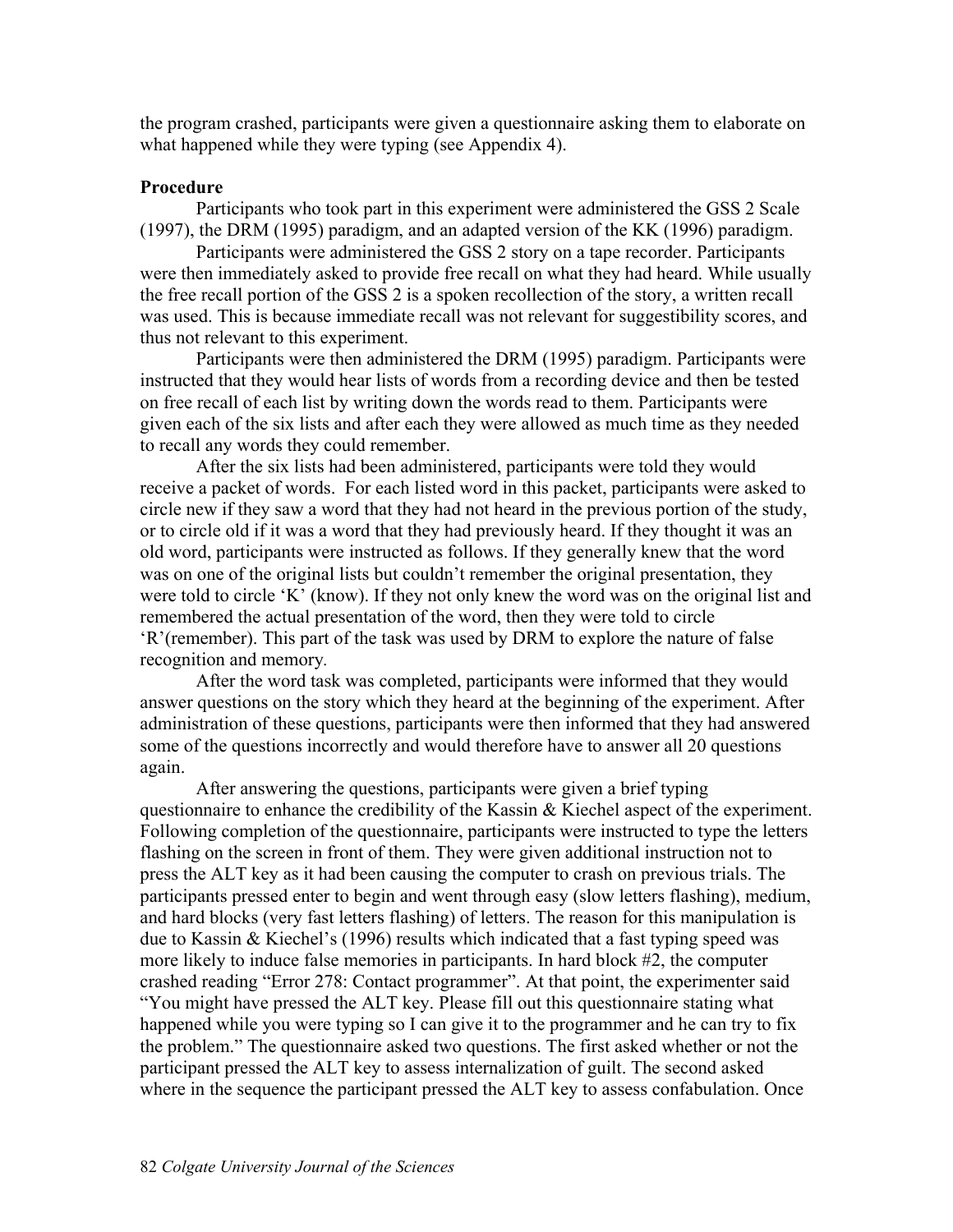the participants handed in their questionnaires, they were thanked and debriefed about the purpose of the experiment.

# **Results**

 Pearson correlation coefficients and t-tests were performed to evaluate the relationship between suggestibility and the various relevant measures of memory as measured by the DRM (1995) paradigm as well as behavior on the KK (1996) paradigm

To examine the relationship between GSS 2 total and the relevant variables of the DRM paradigm, Pearson Correlation Coefficients were calculated. These correlations were calculated to determine if suggestibility (as measured by GSS total) would predict performance on the relevant dependent variables of the DRM paradigm; number of critical lures recalled and percentage of critical lures recognized as old. There was no significant relationship between GSS 2 total and critical lures recalled, *r*(45)*=.*08, *p*=.30. There was also no significant statistical finding between GSS 2 total and number of critical lures recognized as old,  $r(45)=0.06$ ,  $p=.35$ . None of these relationships were statistically significant demonstrating that high suggestibility is not related to the formation of false memories in the standard DRM paradigm.

 To examine whether or not participants formed a false memory of pressing the ALT key and the relation to suggestibility, independent groups t-tests were performed between those who admitted to pressing the ALT key and those who did not admit pressing the ALT key. The only significant result was that GSS 2 total scores were higher for participants who admitted to pressing the ALT key  $(M=13.87, SD=4.72)$  versus those who said they did not press the ALT key (M=11.17, SD=4.69), *t*(43)=1.82, *p*=.038. Stating that one had a memory for pressing the ALT key  $(M=3.13, SD=1.13)$  and that one did not have a memory for pressing the ALT key (M=2.90, SD=1.40) was not significant in relation to critical lures recalled,  $t(43) = -0.56$ ,  $p = 0.58$ . In addition, stating that one had a memory for pressing the ALT key (M=.922, SD=.12) and that one did not have a memory for pressing the ALT key (M=.906, SD=.15) was not significant in relation to the percentage of critical lures recognized as old,  $t(43)=37$ ,  $p=.40$ .

# **Discussion**

 The results show that suggestibility is related to behavior in the KK (1996) paradigm but not the DRM (1995) false memory paradigm. Specifically, higher levels of suggestibility were associated with performance on the KK (1996) paradigm such that the mean GSS scores for participants who admitted to pressing the ALT key were higher than the mean GSS scores of those participants who denied pressing the ALT key. Conversely, GSS 2 scores were not related to the formation of false recall or false recognition in the DRM paradigm. A question which necessarily emerges from this finding is why suggestibility affects the KK paradigm but not the DRM paradigm. Both paradigms are frequently cited in the false memory literature as examples of techniques used in experiments to produce false memories.

 It is necessary to understand how a false memory is formed in the DRM paradigm in order to asses what role suggestibility might play in that formation. There are three possible models that try and explain how the DRM paradigm works. For example,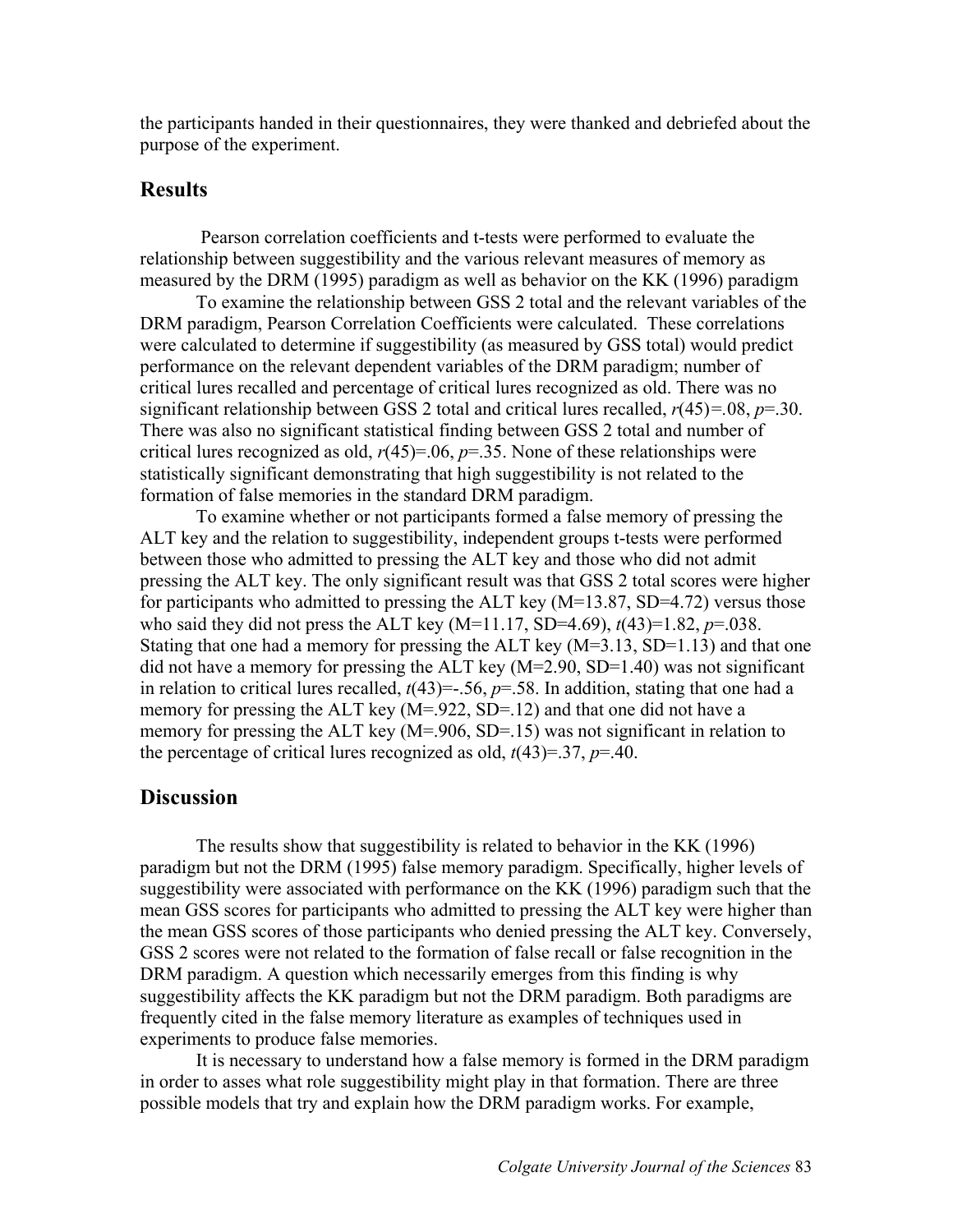Johnson's source monitoring model (1993) suggests that false memories are produced by the failure to attribute the source of information from the correct area. Recognition and recall both cause the participant to identify where the source of that information comes from, and false memories are formed when internally derived information such as an inference about a word is confused with an external source, such as studying the word in a list (Ghetti et. al., 2002). Semantic association is another model that attempts to explain how a false memory occurs in the DRM task is semantic association. Underwood (1965) proposes that false recognition responses occur during encoding by the following process. When participants see a word such as hot, they might think of its semantic associate, cold. Later, if cold is presented as a critical lure, then the participant might have a memory of seeing the word cold due to their recognition response (as cited by Roediger & McDermott, 1995). This effect should be even more robust when using lists of semantically related words, and this is in fact the case (Roediger  $\&$  McDermott, 1995). A third model proposes that perceptual elaboration might be the causal mechanism when participants engage in the DRM paradigm. This model proposes that participants imagine the associated words while performing the DRM paradigm, leading many participants to claim that they "remember" words that are not presented (Drivdahl & Zaragoza, 2001). All of the above models are logical ways in which to understand how the DRM task causes individuals to form false memories, and research has not yet established which one is most valid.

It is important to note that the above mechanisms may not play a role in the type of false memory produced by the KK (1996) paradigm. In this paradigm, participants do in fact have altered memories due to their internalization and confabulation regarding the pressing of the ALT key. However, the cognitive mechanisms that produce these false memories may be different than those that produce false memories in the DRM paradigm. Unfortunately, it is unknown at this time what the cognitive mechanisms underlying the KK response may be. One implicated is social compliance (Kassin & Kiechel, 1996). Social compliance can be operationally defined in this experiment as behaving in a compliant manner towards the experimenter. Perhaps during the Kassin & Kiechel paradigm, compliance is the reason that participants admit to pressing the ALT key. However, this compliance may be eventually turned into a false memory.

 An interesting question is what underlying mechanism turns this compliance into a false memory. Two plausible explanations are cognitive dissonance (Festinger, 1957) or self perception (Bem, 1967). These mechanisms may force the participants to believe that if they said they pressed the ALT key, then they must have in fact pressed the ALT key. A third explanation for the formation of a false memory in the KK paradigm could involve source monitoring (Johnson, 1993). Once a participant admits to pressing the ALT key, the participant may later come to believe that they pressed the key because they can't remember what source their information is coming from: complying in saying that they pressed the ALT key, or actually believing that they pressed it. While it is interesting to examine what underlying cognitive mechanisms cause participants to believe they pressed the ALT key, social compliance seems to be the primary mechanism of the situation (Kassin & Kiechel, 1996). Perhaps, the KK task (1996) should no longer be recognized as a purely "false memory" paradigm and be reclassified as an experiment in social compliance.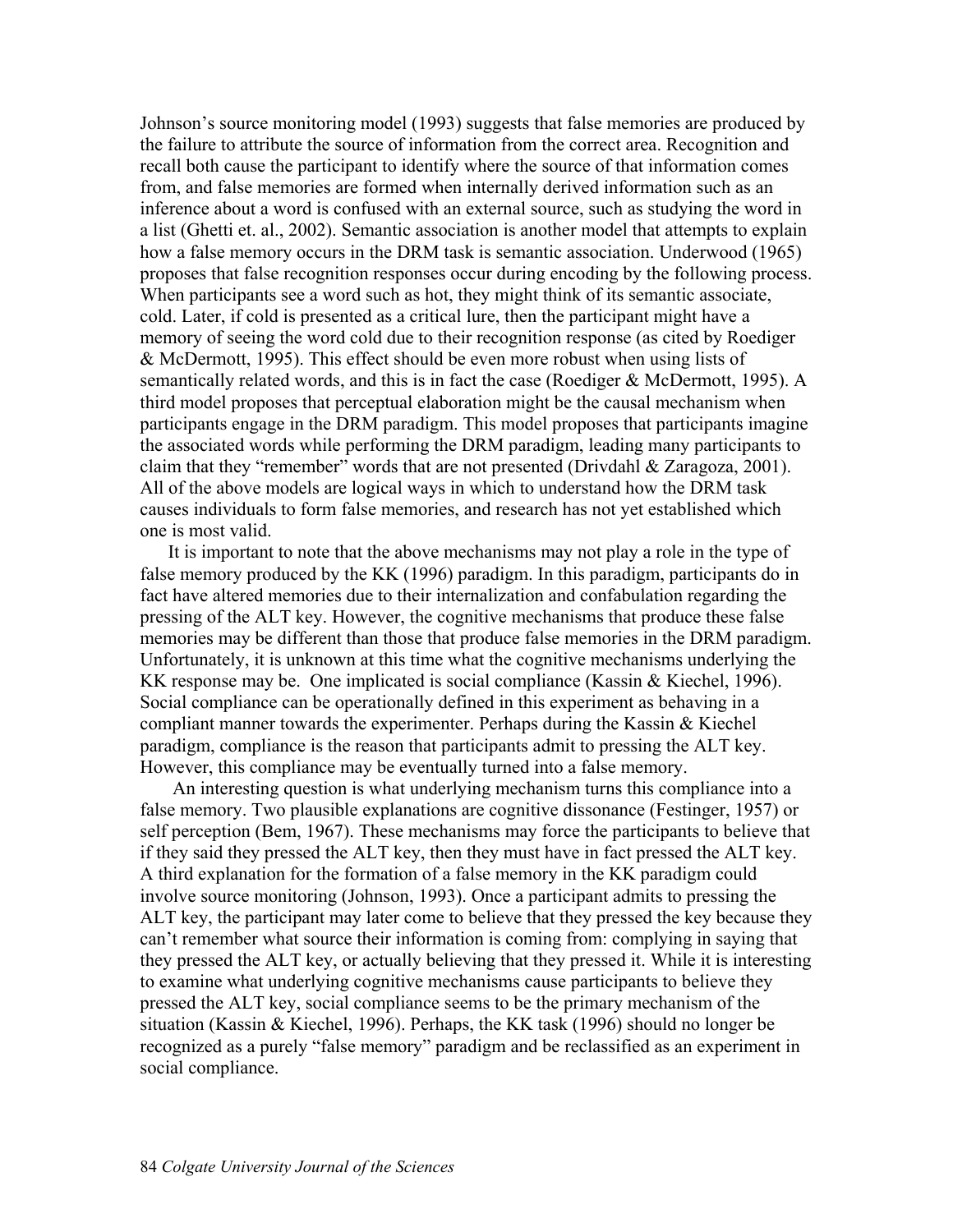The results of the present experiment indicate that in addition to social compliance, suggestibility is an important factor in predicting whether or not a participant will form a memory of pressing the ALT key.

 Suggestibility is generally defined as one's susceptibility to misleading information (Gudjonsson, 1984). However, Eysenck (1991) has suggested that suggestibility is a multi-faceted entity and not one uniform dimension (as cited in Liebman et. al., 2002). Different individual difference factors of suggestibility include intelligence (Gudjonsson, 1988), social desirability (Gudjonsson, 1983), memory (Gudjonsson, 1987), acquiescence (Gudjonsson, 1986), compliance (Gudjonsson, 1989), and disassociation (Eisen et. al., 2001).

Three important components of suggestibility for this experiment include disassociation, acquiescence, and compliance. Putnam (1997) has investigated dissociative people and memory. He defined dissociative individuals as those who are unsure of themselves and do not have stable images of themselves. He found that highly dissociative persons were less confident in their memory, which made them more vulnerable to misleading information (as cited in Eisen et. al., 2001). This lack of confidence is relevant to both the DRM and KK paradigms. Someone with high dissociation should be less confident in their memory for both a word task (DRM) as well as the ALT key task (KK).

The other two individual differences of suggestibility that are relevant to this experiment are acquiescence and compliance (Eisen et. al., 2001). Acquiescence has been defined as a willingness to give in to other individuals (Eisen et. al., 2001). This personality trait is relevant to suggestibility because perhaps some of the participants were just more likely to give in to saying they pressed the ALT key, rather than really forming a memory for it.

 Social compliance is also a key part of the KK (1996) experiment. Ghetti argues that tasks such as the ALT key paradigm involve social compliance and are stressors for the participants, thus not being exclusively false memory paradigms such as the DRM (2002). Loftus (1997) agrees that external factors such as social compliance and demands do play a role in the formation of these types of real world memories. Both of these constructs would affect the KK (1996) task much more strongly than the DRM (1995) task and thus make it clearer why suggestibility had a stronger relationship with the ALT key task (1996) versus the DRM (1995) task. This indicates that there are different individual factors within suggestibility which affect its relation with the KK (1996) paradigm, which in turn indicate that there might be different cognitive mechanisms occurring in this paradigm when comparing it to the DRM (1995).

An important consideration which has been heavily debated throughout the literature is whether or not the DRM paradigm has any relevance to the psycho-legal debates about recovered, repressed, and false memories. Roediger & McDermott (1995) argue that since remembering words is a memory event, then perhaps the same mechanisms occur for remembering an actual event. These researchers also argue that their results were produced using a lab paradigm which generally causes very few errors with college students, who are "professional memorizers". Because memory is so relevant to college students, their formation of false memories is very compelling. However, not all researchers are convinced by the DRM (1995) link between false memories for words and events. Some researchers think that making this link is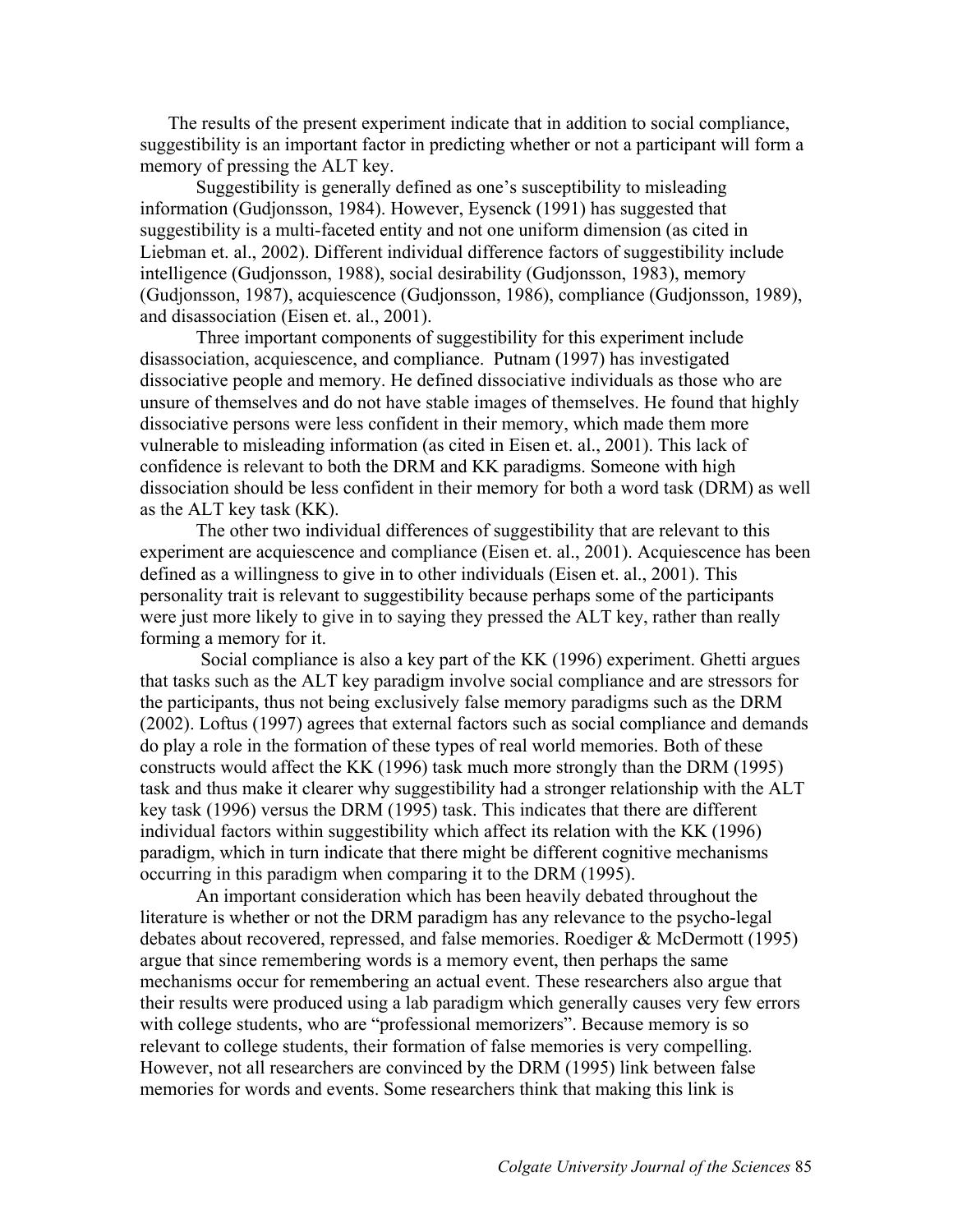inappropriate due to the units of analysis (Freyd  $\&$  Gleaves, 1996). In essence, these researchers argue that false memories for words and events are not the same. However, Freyd & Gleaves do not extrapolate on what kinds of mechanisms might make these two kinds of memories different.

This experiment is the first of its kind to show that different predictive factors may underlie the two false memories, which point to the hypothesis that different cognitive mechanisms underlie different types of false memories. Words which have little emotional and no social context for a participant differ from events which include factors such as social compliance. Future research should try and separate out social compliance and other external factors from any of the experimental false memory paradigms for events such as the KK (1996) paradigm.

While the results of this experiment are encouraging in demonstrating that there are different types of false memories that have different underlying cognitive mechanisms, they must be taken with caution. First of all, is the effect size is weak due to the small sample size (eta $2=07$ ). More participants need to be run in order to produce stronger results. In addition, there were many more female participants run in this experiment than male participants, which was also a problem in Peiffer & Trull (2000). Tousignant (1984) has demonstrated that women tend to be more suggestible (as cited in Peiffer & Trull, 2000). A more balanced group of participants across gender would make the results more valid. Similarly, Ceci & Bruck (1995) have shown children to have a higher rate of formation of false memories. Gudjonsson (1997) has also shown children to be more suggestible. Comparing different age groups could be an interesting extension of this study. There is also not a lot of variability in college students in terms of suggestibility, and it is important that future studies look at different populations as it is difficult to generalize from college students. Finally, I was not a masked researcher, and was aware of suggestibility scores simply by administering the GSS to my participants. It must be taken into account that experimenter expectancy effects might have occurred. In the future, a researcher masked to conditions should administer the GSS. However, the findings are still relevant and need replication.

In addition, to really extend my research, it would be interesting to see if there is a way to administer the DRM task with a confederate present to see if this would exert social compliance upon the participants (Wright, Self, & Justice, 2000). In that situation, perhaps the GSS 2 scale would be a more useful tool in determining whether or not the formation of false memories in the DRM task is linked to suggestibility. However, it must be recognized that the GSS 2 scale and suggestibility may not be relevant to the DRM task, and future research could also focus on further understanding for exactly what cognitive mechanisms underlie both the DRM task (1995) and the KK task (1996).

After replicating the results of Peiffer  $& Trull (2000)$ , it seems clear that suggestibility does not play a role in the DRM task. What are the predictive factors which may underlie the DRM paradigm? Future research to investigate what types of people are more likely to form this type of false memory is necessary. Results indicate that suggestibility is linked with the KK task, and future research is needed to replicate these results. However, if these results are in fact true, then they have serious psycho- legal implications. If the results are supported in future research, then the GSS 1 and 2 should not be administered to individuals who claim to have a false memory unless some aspect of this false memory has to do with social compliance, such as a witness being prodded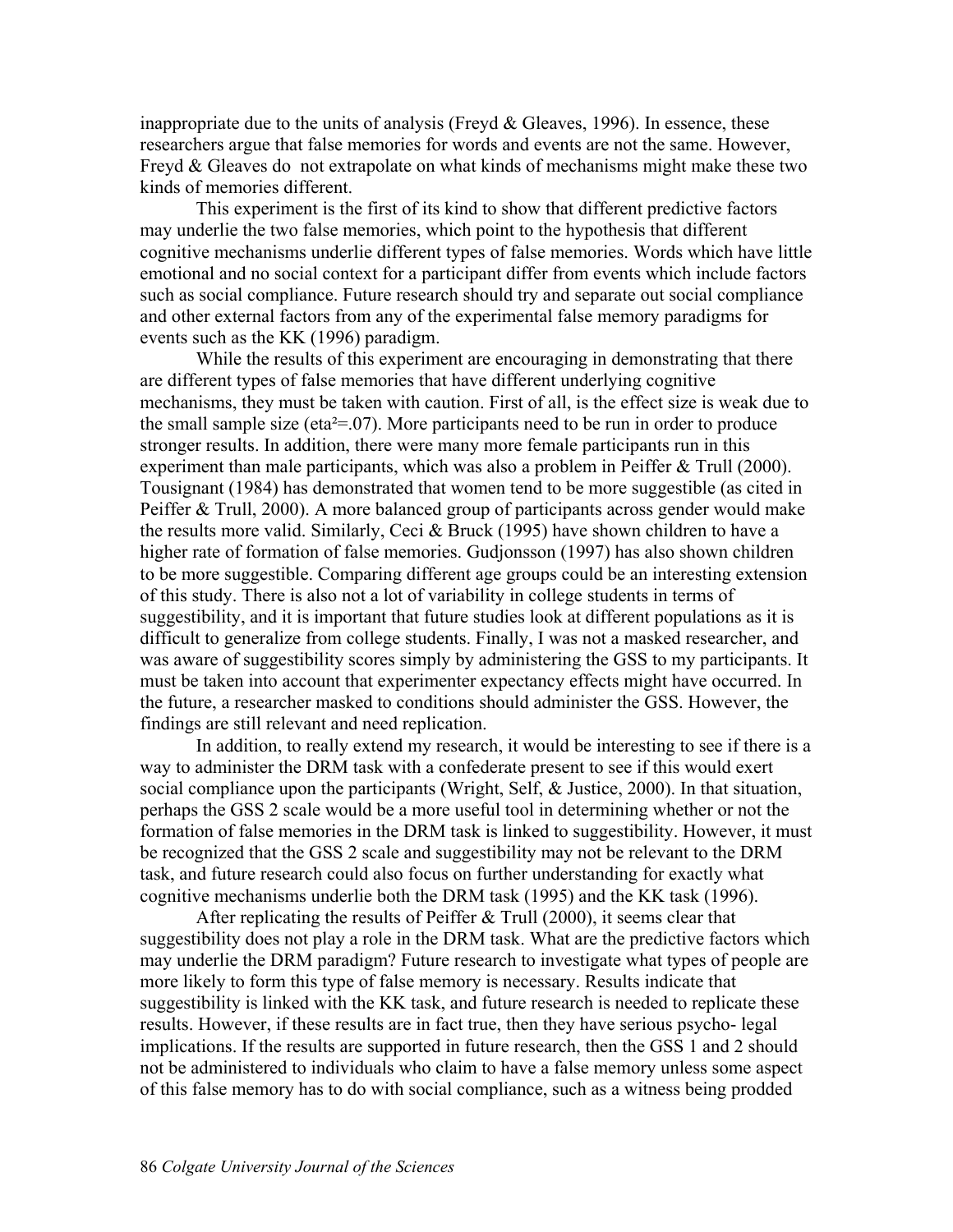by a police officer to remember an event. It should also be brought to the attention of police officers that their questioning techniques, especially on highly suggestive witnesses may alter the person's memory permanently, so that one may come to believe something which is not true. Due to the serious legal implications concerning eyewitness memory as well as the controversy over repressed sexual memory, future research is imperative.

# **References**

- Bem, D. (1967). Self-perception: An alternative interpretation of cognitive dissonance phenomena. *Psychological Review, 74,* 183-200.
- Deese, J. (1959). On the prediction of occurrence of particular verbal intrusions in immediate recall. *Journal of Experimental Psychology, 58*17-22.
- Drivdahl, S., & Zaragoza, M. (2001) The role of perceptual elaboration and individual differences in the creation of false memories for suggested events. *Applied Cognitive Psychology, 15,*265-281.
- Eisen, M., Morgan, D., & Mickes, L. (2002). Individual differences in eyewitness memory and suggestibility: examining relations between acquiescence, dissociation and resistance to misleading information. *Personality and Individual Differences, 33,* 553-571.
- Festinger, L. (1957). A theory of cognitive dissonance. Stanford, CA: Stanford University Press.
- Freyd, J., & Gleaves, D. (1996). "Remembering" words not presented in lists: Relevance to the current recovered/false memory controversy. *Journal of Experimental Psychology, 22,* 811-813.
- Gallo, D., Roberts, R., & Seamon, J. (1997). Remembering words not presented in lists: Can we avoid creating false memories? *Psychonomic Bulletin Review, 4,* 271-276.
- Ghetti, S., Qin, J, & Goodman, G. (2002). False memories in children and adults: Age, distinctiveness, and subjective experience. *Developmental Psychology, 38,* 705- 718.
- Gudjonsson, G. (1983). Suggestibility, intelligence, memory recall and personality. An experimental study. *British Journal of Psychiatry, 142,* 35-37.
- Gudjonsson, G. (1984). A new scale of interrogative suggestibility. *Personality and Individual Differences, 5,* 303-314.
- Gudjonsson, G. (1986). The relationship between interrogative suggestibility and acquiescence: Empirical findings and theoretical implications. *Personality and Individual Differences, 7,* 195-99.
- Gudjonsson, G. (1987). The relationship between memory and suggestibility. *Social Behavior, 2*, 29-33.
- Gudjonsson, G. (1988). The relationship of intelligence and memory to interrogative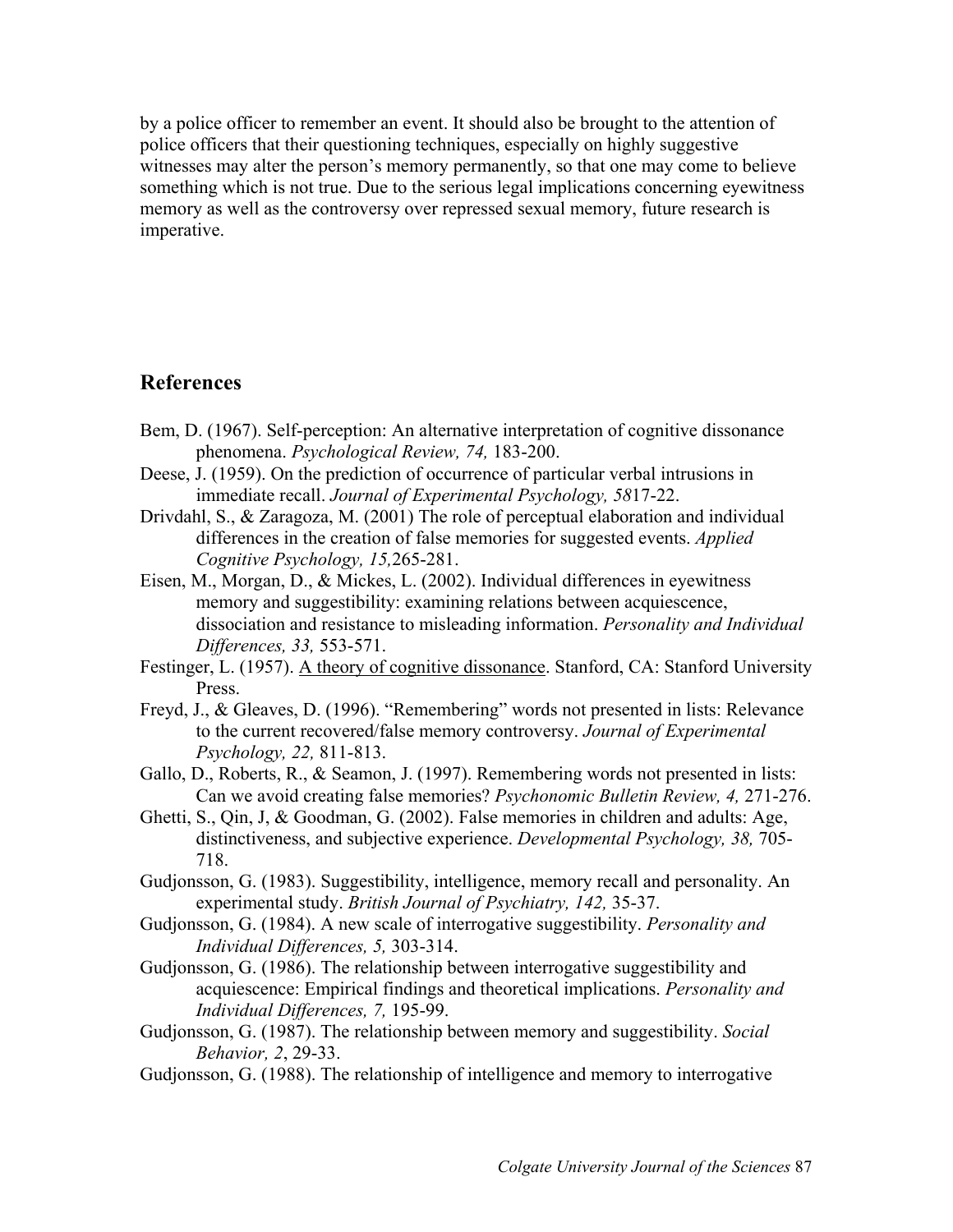suggestibility: The importance of range effects. *British Journal of Clinical Psychology, 27,* 185-187.

- Gudjonsson, G. (1989). Compliance in an interrogative situation: A new scale. *Personality & Individual Differences, 10,* 535-540.
- Gudjonsson, G. (1997). *The Gudjonsson suggestibility scales-manual.* Hove: Psychology Press.
- Hyman, I., Husband, T., & Billings, F. (1995). False memories of childhood experiences. *Applied Cognitive Psychology, 9,* 181-195.
- Kassin, S., & Kiechel, K. (1996). The social psychology of false confessions: Compliance, internalization, and confabulation. *Psychological Science, 7,* 125- 128.
- Koriat, A., Goldsmith, M, & Pansky, A. (2000). Toward a psychology of memory accuracy. *Annual Review of Psychology, 51,* 481-537.
- Johnson, M., Hastroudi, S., & Lindsay, D. (1993). Source monitoring. *Psychological Bulletin, 114,* 3-28.
- Lampinen, H., Neuschatz, J, & Payne, D. (1999). Source attributions and false memories: A test of the demand characteristics account. *Psychonomic Bulletin and Review, 6,* 130-135.
- Liebman, J., et. al. (2002). Cognitive and psychosocial correlates of adults' eyewitness accuracy and suggestibility. *Personality and Individual Differences, 33,* 49-66.
- Loftus, E. (1997). Creating false memories. *Scientific American, 277,* 1-7.
- Loftus, E., & Pickerell, J. (1995). The formation of false memories. *Psychiatric Annals, 25,* 720-725.
- Peiffer, L., & Trull, T. (2000). Predictors of suggestibility and false-memory production in young adult women. *Journal of Personality Assessment, 74,* 384-399.
- Roediger, H., & McDermott, K. (1995). Creating false memories: Remembering words not presented in lists. *Journal of Experimental Psychology, 21,* 803-814.
- Roediger, H., & McDermott, K. (1996). False perceptions of false memories. *Journal of Experimental Psychology, 22*, 814-816.
- Seamon, J., Luo, C., & Gallo, D. (1998). Creating false memories of words with or without recognition of list items: Evidence for nonconscious processes. *Psychological Science, 9,* 20-26.
- Wright, D., Self, G., & Justice, C. (2000). Memory conformity: Exploring misinformation effects when presented by another person. *The British Journal of Psychology, 91,* 189-202.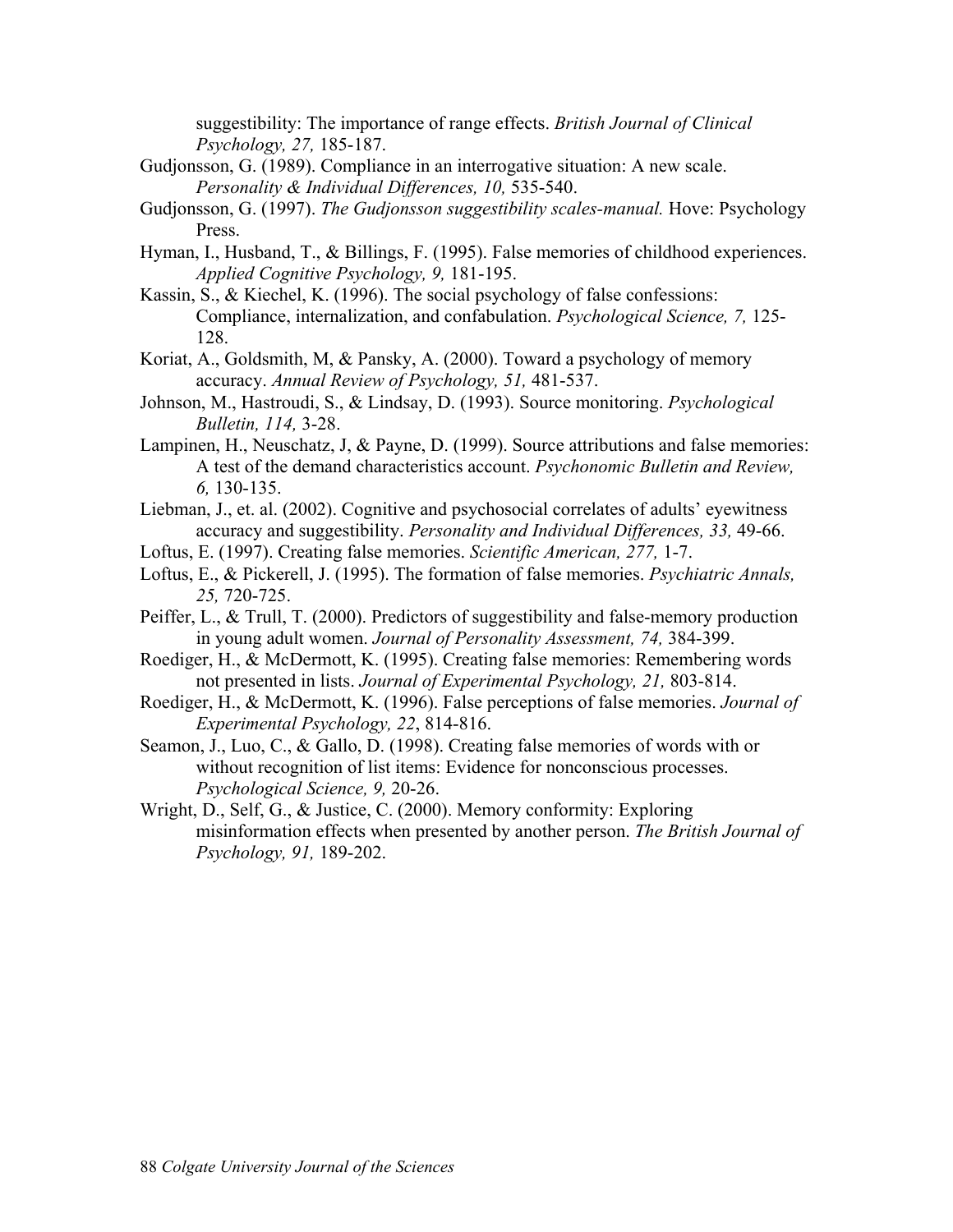# Appendix 1

| Chair    | <b>Mountain</b> | <b>Needle</b> | Rough     | <b>Sleep</b> | <b>Sweet</b> |
|----------|-----------------|---------------|-----------|--------------|--------------|
| table    | hills           | Thread        | smooth    | bed          | sour         |
| sit      | valley          | pin           | bumpy     | rest         | candy        |
| legs     | climb           | eye           | road      | awake        | sugar        |
| seat     | summit          | sewing        | tough     | tired        | bitter       |
| couch    | top             | sharp         | sandpaper | dream        | good         |
| desk     | molehill        | point         | jagged    | wake         | taste        |
| recliner | peak            | prick         | ready     | snooze       | tooth        |
| sofa     | plain           | thimble       | coarse    | blanket      | nice         |
| wood     | glacier         | haystack      | uneven    | doze         | honey        |
| cushion  | goat            | thorn         | riders    | slumber      | soda         |
| swivel   | bike            | hurt          | rugged    | snore        | chocolate    |
| stool    | climber         | injection     | sand      | nap          | heart        |
| sitting  | range           | syringe       | boards    | peace        | cake         |
| rocking  | seep            | cloth         | ground    | yawn         | tart         |
| bench    | ski             | knitting      | gravel    | drowsy       | pie          |

The Six 15-Word Lists Used in Experiment

Appendix 2

List 1 List 2 List 3

List 4 List 5 List 6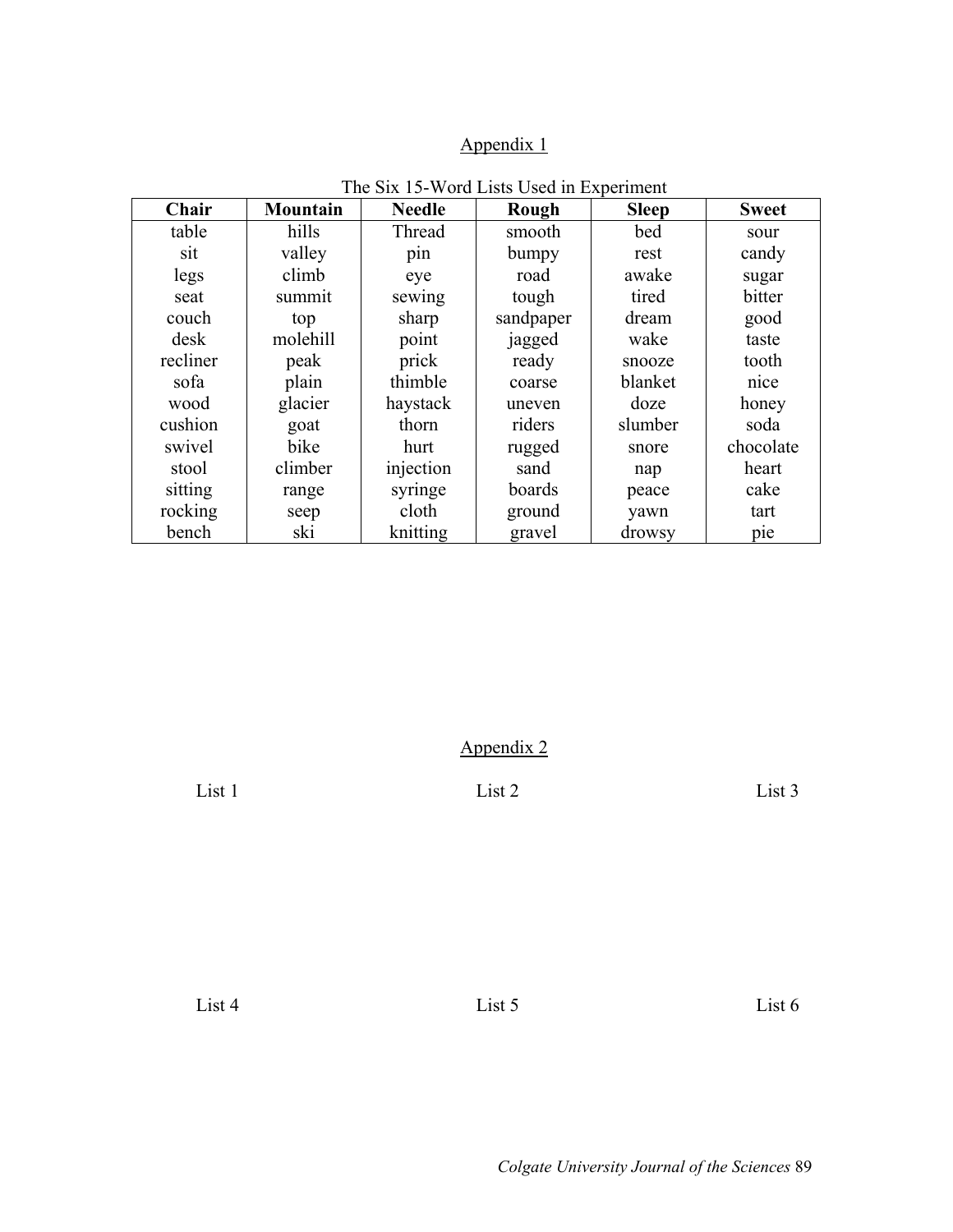# Appendix 3

# Typing Skills: Questionnaire One

Please answer the questions below **to the best of your ability.** They are designed to access your typing capabilities.

- 1) At what age did you learn how to type (approximate)?
- 2) How did you learn to type (e.g. typing program, classroom, etc)?
- 3) Approximately, how many words per minute do you type?
- 4) Approximately, how accurately do you type?
- 5) Can you type without looking at the keyboard?

Thank you very much for your cooperation. These data will supplement the actual hands on typing you will be doing shortly.